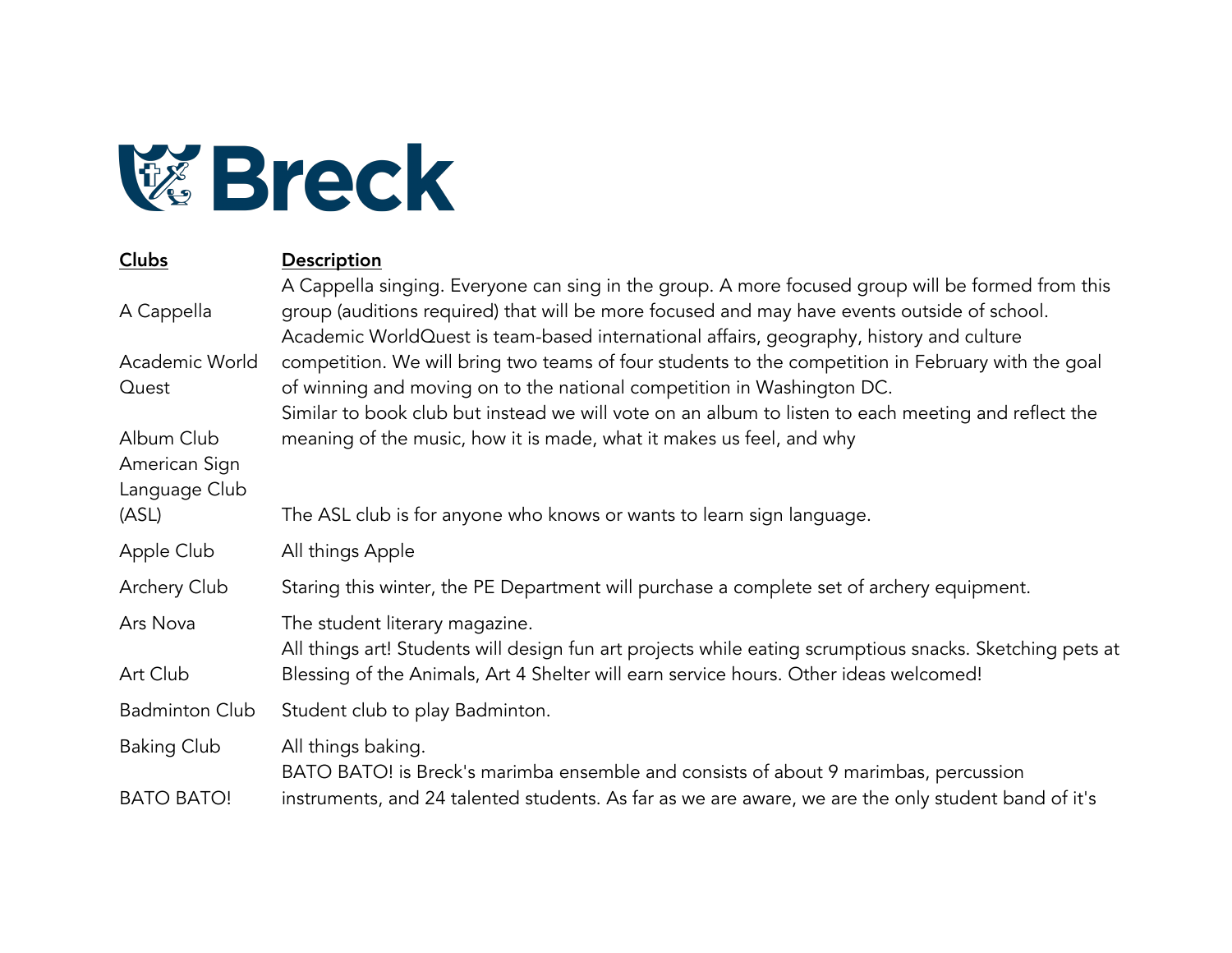| <b>Blood Drive</b>                  | kind in the state. The ensemble has been playing for a few years and continues to evolve and grow.<br>It's very upbeat music that begs you to sway and dance appealing to both old and young. BATO<br>BATO! practices two times a week before school and on Saturdays operating as a club activity. They<br>played at many school events and this year they have spent time branching out into the community.<br>Donate and help coordinate at the Upper School's two annual blood drives. Make a difference to<br>someone else! |
|-------------------------------------|----------------------------------------------------------------------------------------------------------------------------------------------------------------------------------------------------------------------------------------------------------------------------------------------------------------------------------------------------------------------------------------------------------------------------------------------------------------------------------------------------------------------------------|
| <b>Bowling Club</b>                 | A club for advanced bowling players looking to compete in monthly tournaments.                                                                                                                                                                                                                                                                                                                                                                                                                                                   |
| <b>Breakfast Club</b>               | Students enjoy time with each other over breakfastpossibly at a local dining establishment<br>The Book Club chooses a book to read and discuss. We also watch the movie (if there is one) after                                                                                                                                                                                                                                                                                                                                  |
| <b>Breck Book Club</b>              | on a predetermined Friday. There will be pizza, popcorn, and always dessert.<br>Upper School Newspaper -- we are always looking for new writers, photographers, illustrators,                                                                                                                                                                                                                                                                                                                                                    |
| <b>Breck Bugle</b>                  | cartoonists, and design-y people!                                                                                                                                                                                                                                                                                                                                                                                                                                                                                                |
| Breck Media /<br>Radio              | Students will have the opportunity to create podcasts, broadcast live events, and deal with all things<br>media related.                                                                                                                                                                                                                                                                                                                                                                                                         |
|                                     | We have two aspects to our team. One, we design, build and program competitive robots. And two,<br>we do a lot of outreach, planning and presenting to kids to get them interested in Science,                                                                                                                                                                                                                                                                                                                                   |
| <b>Breck Robotics</b><br>Business / | Technology, Engineering, and Math (STEM)                                                                                                                                                                                                                                                                                                                                                                                                                                                                                         |
| Investment Club                     | Learn about different careers in business through speakers, discussions, and projects.                                                                                                                                                                                                                                                                                                                                                                                                                                           |
| Card Club<br>Cards for              | Club will learn card games - focusing on Bridge and Hearts - Gin Rummy - Spades                                                                                                                                                                                                                                                                                                                                                                                                                                                  |
| Humanity<br>Career                  | Provide a creative outlet for Breck students while making a positive impact in our local community                                                                                                                                                                                                                                                                                                                                                                                                                               |
| Exploration<br>Opporunties          | Meet once a month to listen to leaders from different industries - help students in career path<br>planning                                                                                                                                                                                                                                                                                                                                                                                                                      |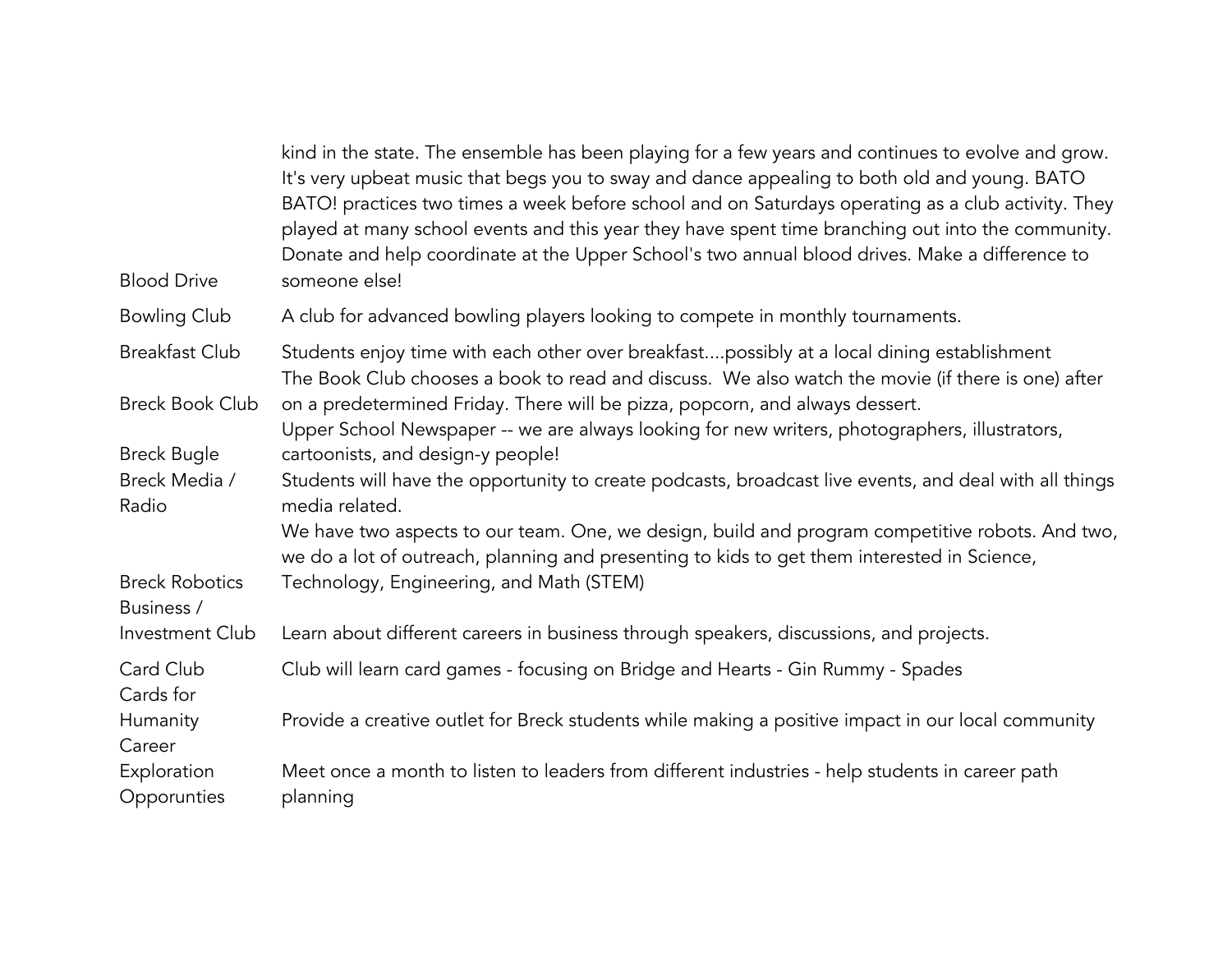| [CEO]Club                                         |                                                                                                                                                                                                                                                                                                                                                                                                                                                                                                                                                                                                                                                                         |
|---------------------------------------------------|-------------------------------------------------------------------------------------------------------------------------------------------------------------------------------------------------------------------------------------------------------------------------------------------------------------------------------------------------------------------------------------------------------------------------------------------------------------------------------------------------------------------------------------------------------------------------------------------------------------------------------------------------------------------------|
| Champions                                         |                                                                                                                                                                                                                                                                                                                                                                                                                                                                                                                                                                                                                                                                         |
| League Club                                       | All things Champions League Soccer                                                                                                                                                                                                                                                                                                                                                                                                                                                                                                                                                                                                                                      |
|                                                   | Steal the Queen, kill the Knight, defeat the King, and prove your worth on the field of battle!! Join                                                                                                                                                                                                                                                                                                                                                                                                                                                                                                                                                                   |
| Chess Club                                        | Chess club.                                                                                                                                                                                                                                                                                                                                                                                                                                                                                                                                                                                                                                                             |
| China Club                                        | We will be exploring Chinese culture, language and food through first-hand experiences. We will put<br>on cooking demonstrations, Chinese language conversations, movies, T.V. programs and lectures by<br>former students who have either studied or worked in China. In addition, we will provide tutoring for<br>Chinese language students after school. The main event of the year will be a Chinese New Year<br>Celebration with a banquet and program.<br>Our vision for this club is to take the discussion skills we've developed in APUSH and apply them to<br>different topics of our choosing, both historic and modern-day. Different from something like a |
| Civil Discourse<br>Club                           | debate club where the focus is more on arguing than learning, our aim is to create an environment<br>where students collaborate to build a collective understanding of tough subjects. We've learned,<br>first hand, how effective and fun this way of covering material is, and we don't think it should be<br>limited to the classroom or a history curriculum.                                                                                                                                                                                                                                                                                                       |
| Coloring Club<br>Computer<br>Programming<br>Club  | Students will engage in the newest craze of adult coloring                                                                                                                                                                                                                                                                                                                                                                                                                                                                                                                                                                                                              |
| Creative Writing<br>Club<br><b>Current Events</b> | Get a chance to express yourself in writing - Designed to better writing skills and appreciate of<br>literature - all writings accepted                                                                                                                                                                                                                                                                                                                                                                                                                                                                                                                                 |
| Club                                              | Get together to learn, discuss, and share views on events in the news                                                                                                                                                                                                                                                                                                                                                                                                                                                                                                                                                                                                   |
| DJ Club                                           | Celebrating music from all genres and the art of mixing, the DJ Club will introduce students to the                                                                                                                                                                                                                                                                                                                                                                                                                                                                                                                                                                     |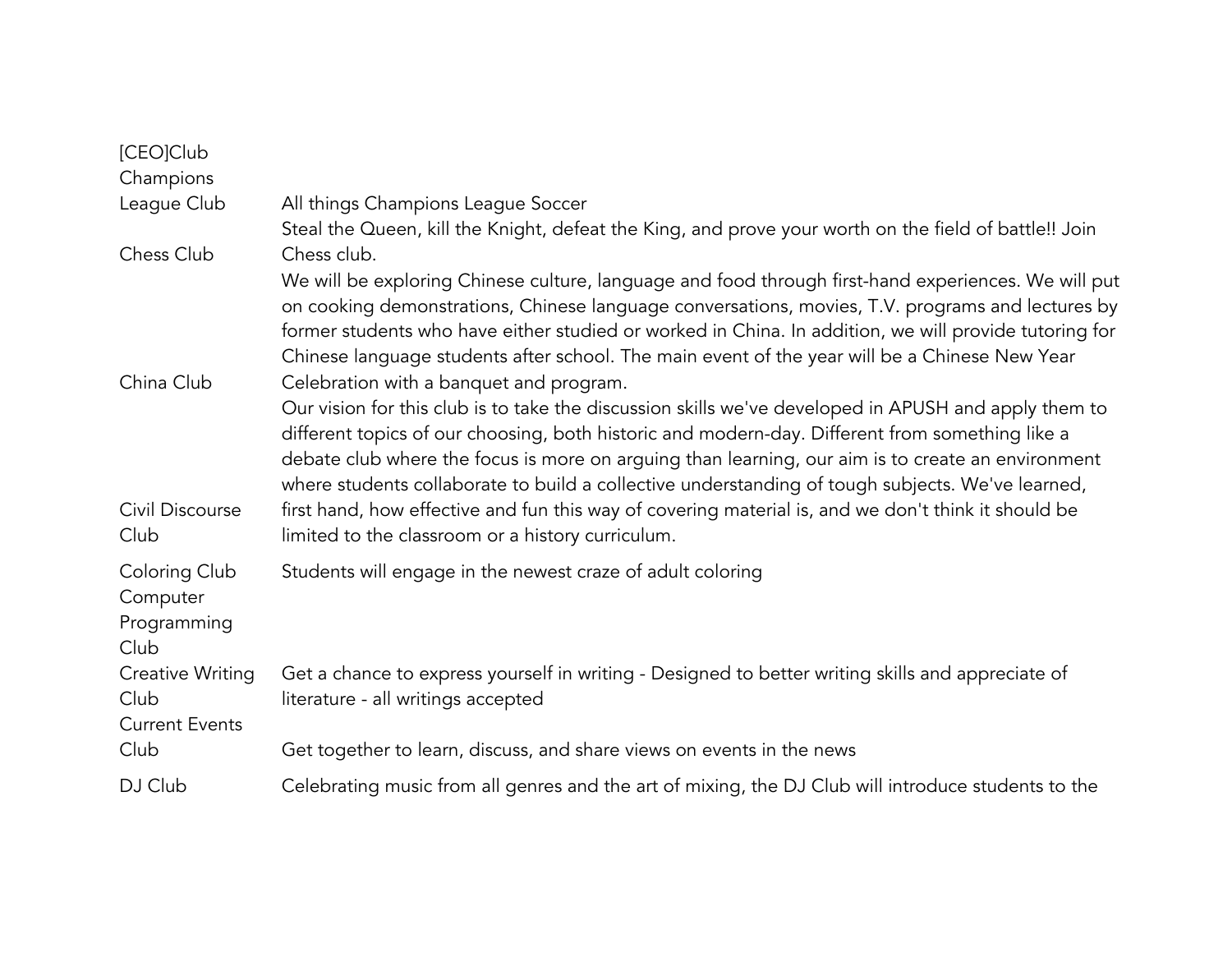|                                                                                                        | business of being a club and/or independent DJ. Topics to include event planning, music selection,<br>music mixing, basic A/V technical skills, and more. This is a student-interest driven club where<br>members will choose what and how they want to learn.                                                                                                                                                                                                                                                                                                                                                                                                                                                                                                                                                                                                             |
|--------------------------------------------------------------------------------------------------------|----------------------------------------------------------------------------------------------------------------------------------------------------------------------------------------------------------------------------------------------------------------------------------------------------------------------------------------------------------------------------------------------------------------------------------------------------------------------------------------------------------------------------------------------------------------------------------------------------------------------------------------------------------------------------------------------------------------------------------------------------------------------------------------------------------------------------------------------------------------------------|
| Dungeons and<br>Dragons                                                                                |                                                                                                                                                                                                                                                                                                                                                                                                                                                                                                                                                                                                                                                                                                                                                                                                                                                                            |
| Fencing Club                                                                                           |                                                                                                                                                                                                                                                                                                                                                                                                                                                                                                                                                                                                                                                                                                                                                                                                                                                                            |
| Film Club<br>Fitness and<br><b>Wellness Club</b>                                                       | All things film.<br>The Fitness and Wellness club is all about keeping yourself sane over the course of the school year.<br>We want you happy and healthy! On Mondays, we meditate with Mr. Johnson to start the school<br>week on a good and less stressed foot. On Wednesdays (varies from week to week), we make<br>healthy (but actually good) snacks. And on Fridays, we take a few minutes to go over our highs and<br>lows of the week, how we could improve, and what we can do that weekend. Overall, super fun &<br>there's FOOD :)                                                                                                                                                                                                                                                                                                                              |
| French Club<br>Friendship<br><b>Bracelets</b> for<br>Smiles<br>Girl Up<br>Girls Learn<br>International | Celebrate French language and culture<br>Our goal with this club is to make friendship bracelets and distribute these to sick kids in various<br>hospitals around the twin cities. We will attach a note with the friendship bracelets saying: who<br>made them, their grade, and one or two activities they enjoy doing. From this it will give the sick<br>child receiving the bracelet an idea of who actually made the bracelet for them, and this will make it<br>much more meaningful. In a way this creates a similar system as the "pen-pal". We hope these<br>friendship bracelets give the children a sense of connection and just simply make their days better<br>and put a smile on their faces.<br>A campaign through the UN Foundation to reach girls in the most remote places in the world -<br>helping with education, safety, health, and being counted |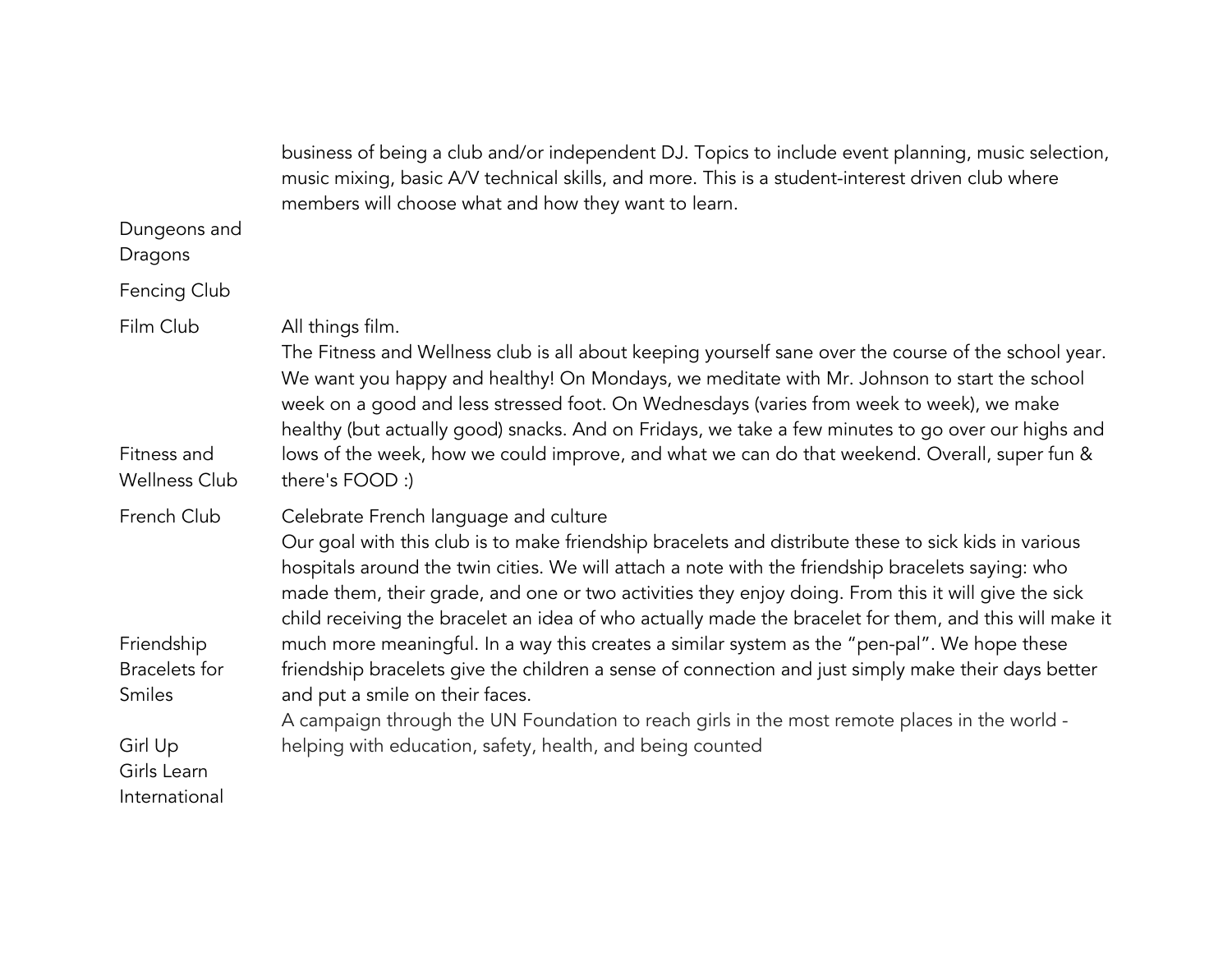| Global Issues /<br>Amnesty Int'l                |                                                                                                                                                                                                                                                                                                                                                                                                                                                                                                                                                                                        |
|-------------------------------------------------|----------------------------------------------------------------------------------------------------------------------------------------------------------------------------------------------------------------------------------------------------------------------------------------------------------------------------------------------------------------------------------------------------------------------------------------------------------------------------------------------------------------------------------------------------------------------------------------|
| Green Team<br>GSA (Gay-<br>Straight Alliance)   | Work with Youth Environmental Activists, MN to empower student leadership on climate change<br>solutions and take coordinated action on campus and in the wider community<br>The Gay-Straight Alliance is a safe space for students to be who they are. Students will learn from<br>people of many perspectives in a respectful and fun discussion atmosphere about issues of sexual<br>orientation, gender identity, and the stages people go through in coming to terms with who they<br>are. GLBT and allied students are welcome. We are especially open to welcoming new members. |
|                                                 |                                                                                                                                                                                                                                                                                                                                                                                                                                                                                                                                                                                        |
| Guitar Club<br>Hearthstone                      | Students to play together, share songs, write songs, and sing                                                                                                                                                                                                                                                                                                                                                                                                                                                                                                                          |
| Club                                            | Members meet after school to play a digital card game together.                                                                                                                                                                                                                                                                                                                                                                                                                                                                                                                        |
| Houses<br><b>IDATA</b><br>International<br>Club | Leaders are selected to run our House System - Haupt, Whipple, Salas, Wilder<br>Innovators Developing Accessible Tools for Astronomy  how to make astronomy accessible to the<br>blind and visually impaired                                                                                                                                                                                                                                                                                                                                                                           |
| Jazz Listening<br>Club                          | Come listen to live and studio recordings of jazz music. Big band jazz, small group, dixieland, and<br>other jazz genres, both older and more recent. Professional groups, university bands, and high<br>school bands. Come join us. We will meet as often as we like.                                                                                                                                                                                                                                                                                                                 |
| Knitting Club<br>Math League                    | All things knitting<br>Test your mathematical prowess on a series of puzzle-based mini-tests as well as group<br>competitions.                                                                                                                                                                                                                                                                                                                                                                                                                                                         |
| Mental Health<br>Awareness Club                 | Pretty much everything to do with understanding mental illnesses, fighting stigma, and other stuff<br>that's "all in your head".                                                                                                                                                                                                                                                                                                                                                                                                                                                       |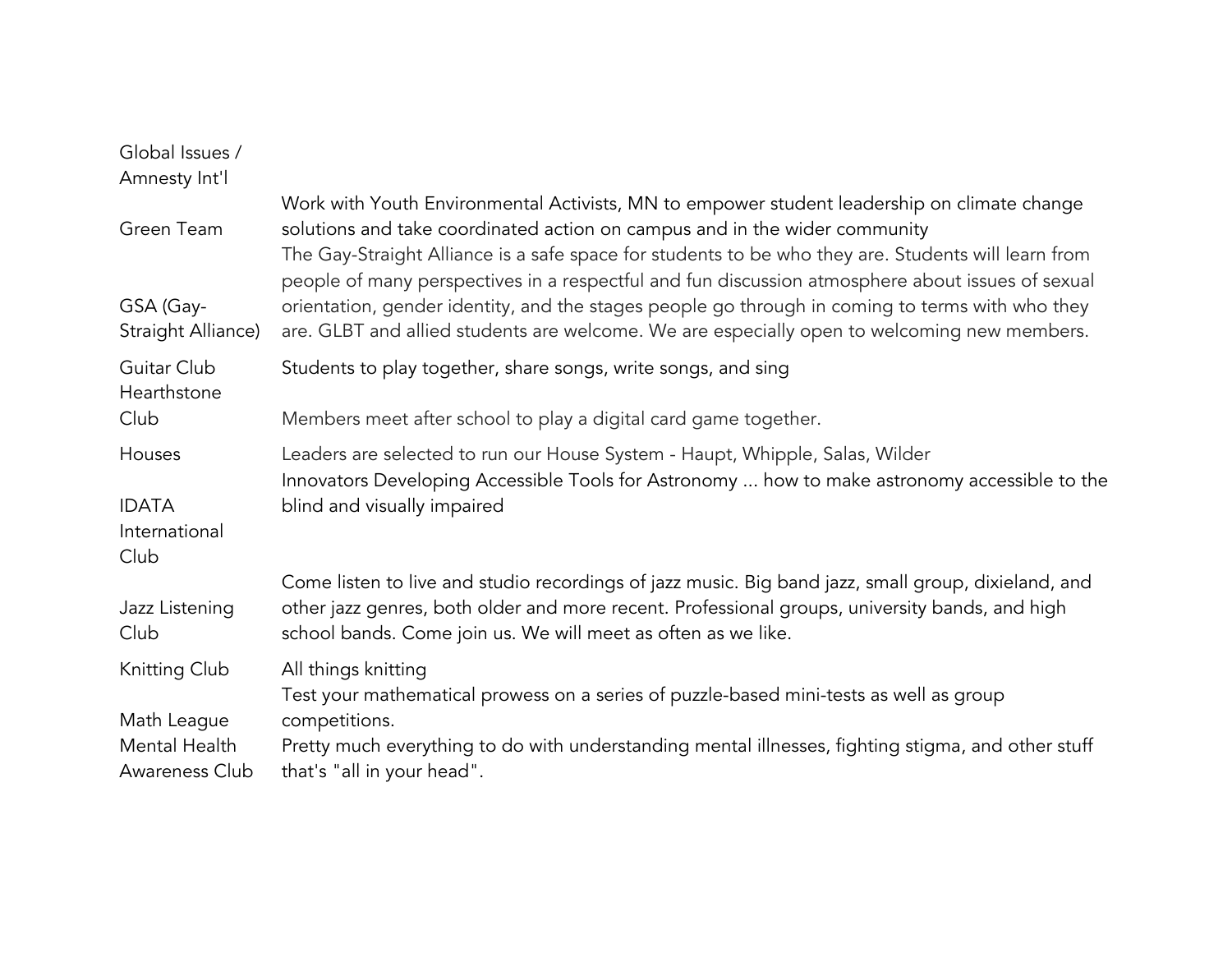| Opportunity to get together and play table top three dimensional games from a variety of historical<br>eras. Join the Military history club and learn about the challenges and tactics of warfare during<br>different eras. We meet once a week on Wednesday mornings at 7:25 a.m.<br>This is ALL about fun if you want to make new friends join us 1 a week during tutorial. Games,<br>conversation, food, and more.                                                                                                                                                                                                                                                                                               |
|---------------------------------------------------------------------------------------------------------------------------------------------------------------------------------------------------------------------------------------------------------------------------------------------------------------------------------------------------------------------------------------------------------------------------------------------------------------------------------------------------------------------------------------------------------------------------------------------------------------------------------------------------------------------------------------------------------------------|
| Students have the opportunity to argue civil and criminal cases in court room settings.                                                                                                                                                                                                                                                                                                                                                                                                                                                                                                                                                                                                                             |
| Model UN examines global issues and presents case studies for diplomatic solutions.                                                                                                                                                                                                                                                                                                                                                                                                                                                                                                                                                                                                                                 |
| Poetry of the mouth - address social justice issues                                                                                                                                                                                                                                                                                                                                                                                                                                                                                                                                                                                                                                                                 |
| Otaku Club is for anyone and everyone who loves anime and/or wants to know more about it. All<br>things anime/manga are welcome to the table! We will also in depth on different styles of anime art<br>and how they are used. We will also have discussions from new anime to artwork and anything that<br>is brought up. We want people to have fun and express themselves in this club and be who they are<br>without any worries. Although anime is fictitious and includes works of art, we learn a little more<br>about ourselves in a way we've never thought or seen before. With this Otaku Club, we will<br>definitely gain the unique courage that comes with this distinctive style of storytelling and |
| expression and make great, new friends along the way! This will be a year-round club.<br>This group was created to help student to student tutoring with Breck classes. Breck will place                                                                                                                                                                                                                                                                                                                                                                                                                                                                                                                            |
| students with other students who request help from a peer tutor.                                                                                                                                                                                                                                                                                                                                                                                                                                                                                                                                                                                                                                                    |
| Students will enjoy a different type of music related to the world of percussion. Think STOMP and                                                                                                                                                                                                                                                                                                                                                                                                                                                                                                                                                                                                                   |
| Blue Man Group combined!                                                                                                                                                                                                                                                                                                                                                                                                                                                                                                                                                                                                                                                                                            |
| Ever want to compete in Physics competitions? This group would meet to put together like minded<br>Physics students to eventually participate in physics competitions (i.e. International Physics                                                                                                                                                                                                                                                                                                                                                                                                                                                                                                                   |
| Olympiads)                                                                                                                                                                                                                                                                                                                                                                                                                                                                                                                                                                                                                                                                                                          |
| Explore all things in photography                                                                                                                                                                                                                                                                                                                                                                                                                                                                                                                                                                                                                                                                                   |
|                                                                                                                                                                                                                                                                                                                                                                                                                                                                                                                                                                                                                                                                                                                     |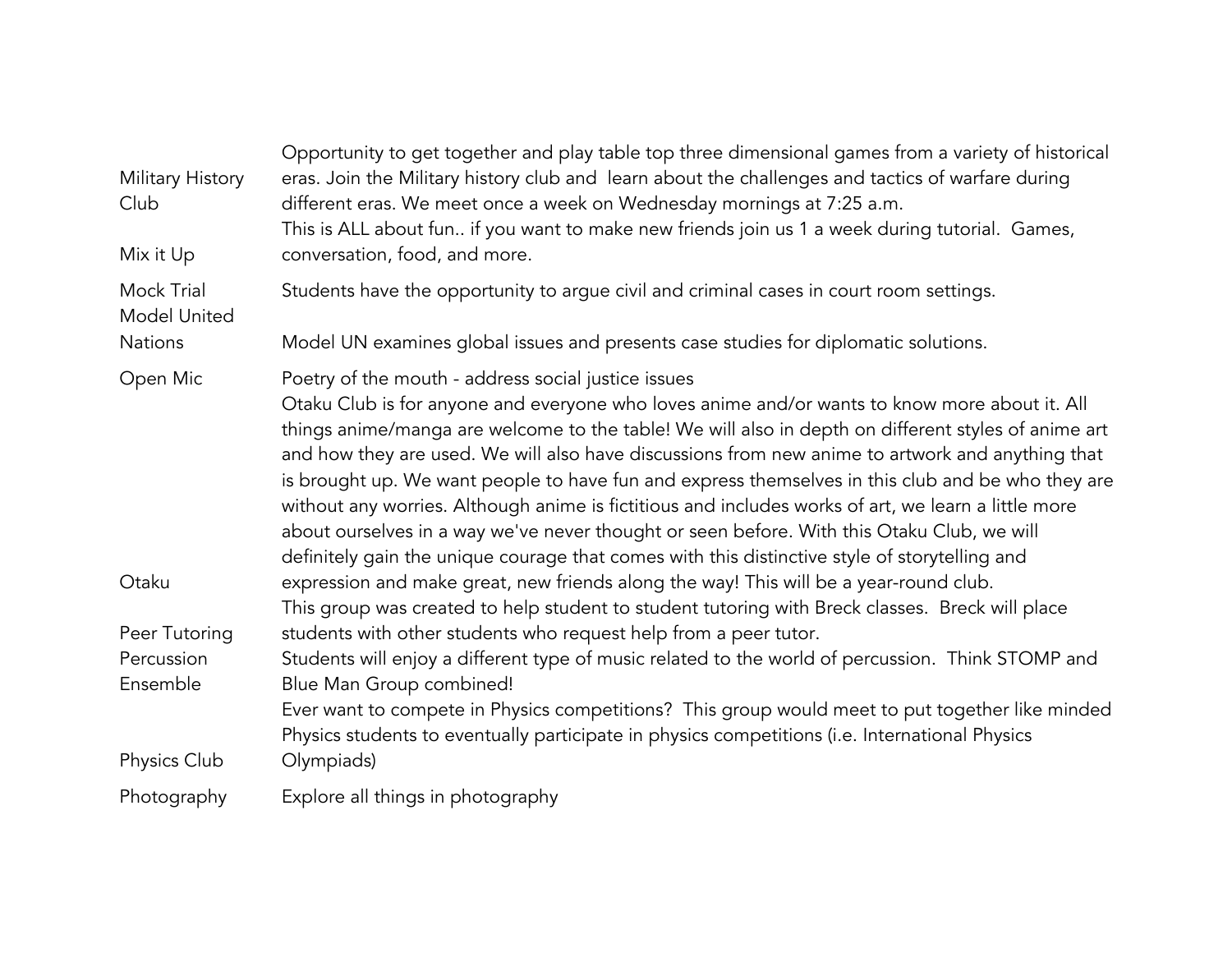## Club

| Pie Club                                          | All things pie.                                                                                                                                                                                                                                                                    |
|---------------------------------------------------|------------------------------------------------------------------------------------------------------------------------------------------------------------------------------------------------------------------------------------------------------------------------------------|
| Ping Pong Club                                    | Tennis on a table.                                                                                                                                                                                                                                                                 |
| Puzzle Club                                       | trying to put the pieces together<br>Compete in trivia wars against each other and other schools to vie for a coveted spot at Quiz Bowl                                                                                                                                            |
| Quiz Bowl                                         | Nationals. Great fun! Stretch your brain!                                                                                                                                                                                                                                          |
| Race in America                                   | Current events related to race / Safe-Open Dialogue<br>This club is about all things rocksnot rock music - the physical rock. We will collect and talk about                                                                                                                       |
| Rock Club<br>Rubik's Cube                         | rocks.                                                                                                                                                                                                                                                                             |
| Club                                              | Secrets and tips on solving the mystery of the cube<br>The Science Research Club is a great opportunity for 9th and 10th grade students to complete a<br>hands-on, individualized research project. It doesn't matter if you want to study plants, climate,                        |
| Science Research<br>Club for 9th &<br>10th Grades | robots or cancer, we help you complete a project in your area of interest. Students conduct their<br>work in teams during the fall and present their findings at the Twin Cities Regional Science Fair in<br>February.                                                             |
| Servant<br>Leadership /<br>Ted-Ed Club            | Explore how key principles of servant leadership-- empathy, listening, innovation, vision, building<br>relationships-- are represented in various TED talks and how we might use these examples as fuel for<br>our own innovative ideas and ignite our own agency.                 |
| Service Club                                      | Open to all students, the Service Club creates and participates in volunteer opportunities for the<br>Breck community. Come to a meeting, pitch an idea, help with someone else's idea, volunteer, do<br>good, feel good. Students drive the issues that the Service Club tackles. |
|                                                   | Students interested in writing, acting and producing will have the opportunity to try their hand at                                                                                                                                                                                |
| Short Film Club                                   | making short films.                                                                                                                                                                                                                                                                |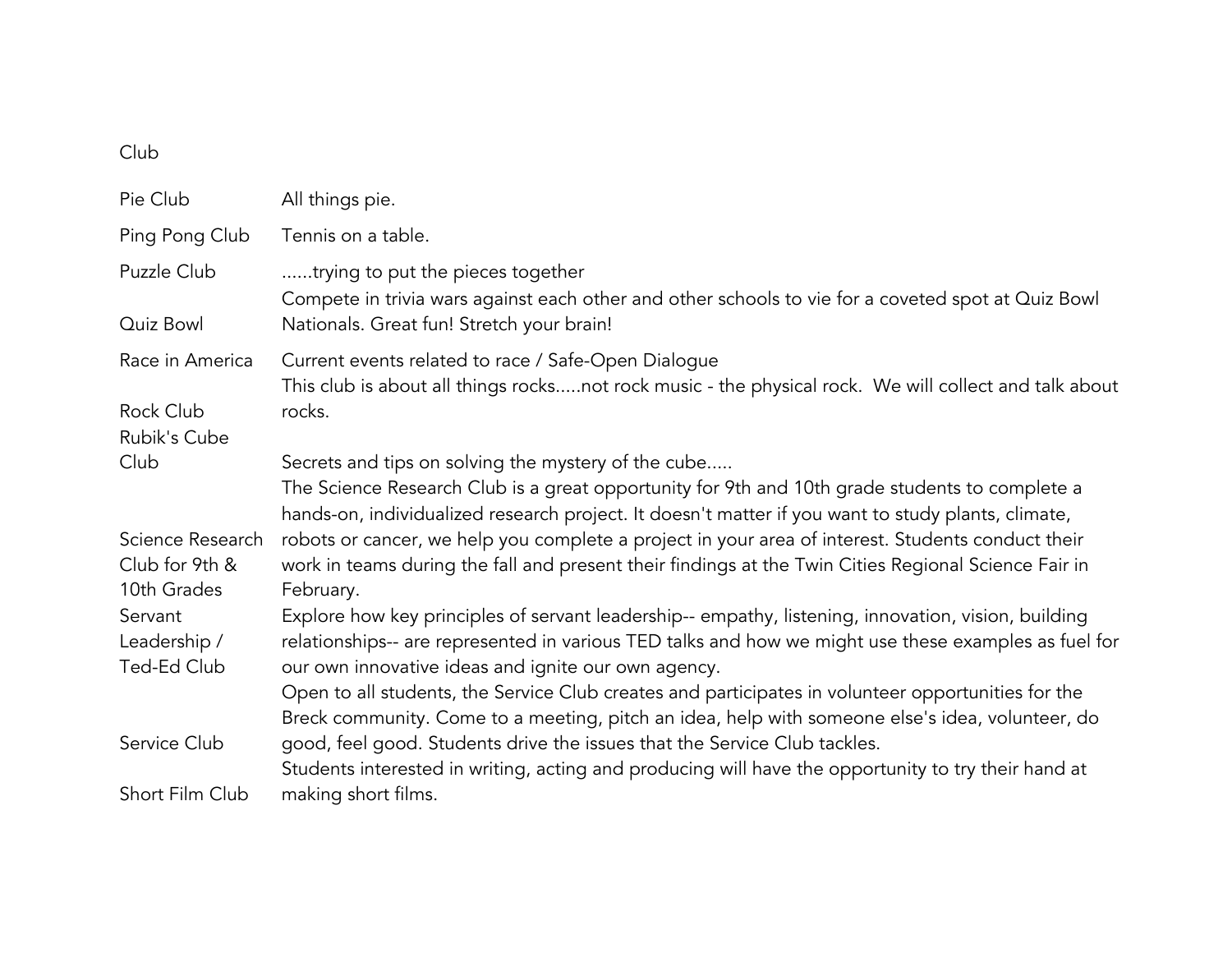| Skateboarding<br>Club                                                       |                                                                                                                                                                                                                                                                                                                         |
|-----------------------------------------------------------------------------|-------------------------------------------------------------------------------------------------------------------------------------------------------------------------------------------------------------------------------------------------------------------------------------------------------------------------|
| Ski Club<br>Social Justice -<br>Diversity/Affinity/<br>Mentoring            | Winter ski fun (ski, board, and more).<br>For students interested in exploring issues of diversity at Breck and in the larger world. We also<br>serve as mentors for students in the middle school. Attend various conferences, plan metro-wide<br>meetings with other private schools, and support school initiatives. |
| Spanish Club<br>Spanish<br>Rock/Pop Club                                    | Spanish fun activities/Service project<br>Come listen to Rock and Pop songs in Spanish performed by classic and contemporary bands and<br>soloist artists. We will meet as often as we like                                                                                                                             |
| <b>Senior Guides</b><br>Student<br>Ambassador                               |                                                                                                                                                                                                                                                                                                                         |
| Team<br>Student<br>Government -                                             | Represent and Help Breck with admissions events                                                                                                                                                                                                                                                                         |
| Advocacy (FULL)<br>Student<br>Government -<br><b>Athletics</b><br>(CAPTAINS | Student Advocacy Council - Run Student Council - Class Representatives                                                                                                                                                                                                                                                  |
| ONLY)<br>Student<br>Government -                                            | Student Athletic Council - members are all athletic captains                                                                                                                                                                                                                                                            |
| Integrity (FULL)                                                            | Student Integrity Council - Student/Faculty Council seeing Major School Rule Discipline cases                                                                                                                                                                                                                           |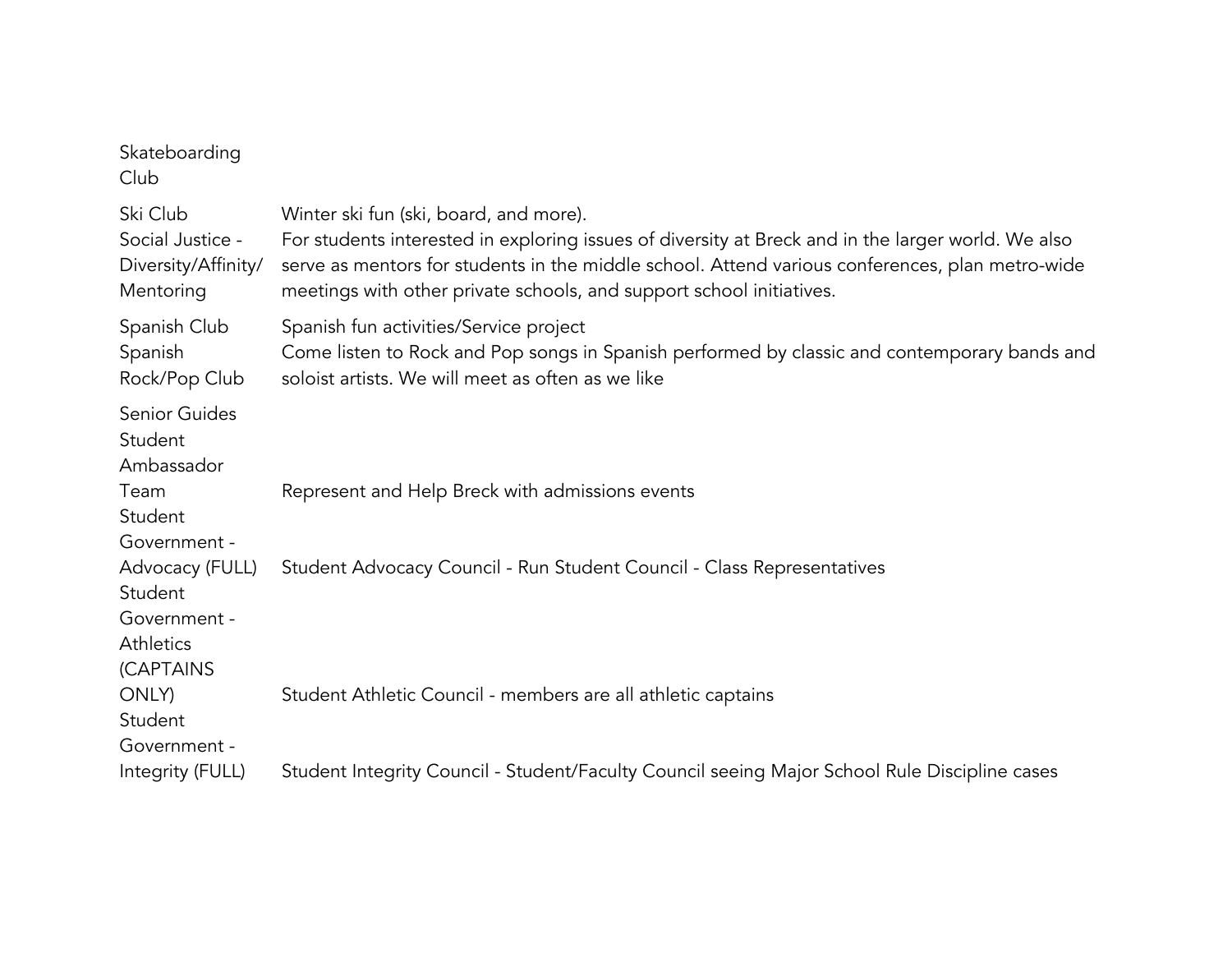| Student<br>Government -<br>Service (FULL)      | Student Service Council - in charge of service related events at Breck (esp. Wednesday community<br>involvement and school-wide projects.)                                                                                                            |
|------------------------------------------------|-------------------------------------------------------------------------------------------------------------------------------------------------------------------------------------------------------------------------------------------------------|
| Super Fan                                      | <b>Support Breck Co-Curriculars</b><br>Work with students and teachers across the country in analyzing data from telescopes of various                                                                                                                |
| Team Astro<br>(FULL)                           | wavelengths. This club is sponsored by NASA. Past members have presented their results at<br>international conferences and have been published in professional astronomy journals.                                                                    |
| Tennis Club                                    | All things tennis  will play before school on tennis courts.<br>Led by a council of leaders, Theater Club offers dramatic and technical experiences around campus.                                                                                    |
| Theater Club<br>(and Council)                  | Coronation, Assembly, Chapel, supporting Fall Play, US Musical, MS Musical, student directed plays,<br>IMPROV, and more.                                                                                                                              |
| Trap Club                                      | Minnesota High School Trap Club Association - http://mnclaytarget.com/                                                                                                                                                                                |
| Trap Music Club                                | All things dealing with Trap Music<br>If you like to swim, bike, and run join the Mustang Triathlon Club. This is for anyone who is<br>interested - no need to be a hardcore athlete. We'll meet just once a week and I promise this will be          |
| <b>Triathlon Club</b>                          | both fun and not your same old club!<br>The Unified Club brings together young people with and without disabilities for club sports and<br>social activities: unified flag football, unified basketball, unified bowling, unified track and Fun Times |
| <b>Unified Social</b><br>Club<br>Weightlifting | social activities. We partner with students from the Academy of Whole Learning and across the Twin<br>Cities.                                                                                                                                         |
| Club<br>Wheel Camp                             | Olympic Lifting                                                                                                                                                                                                                                       |
| Club                                           | A club for people interested in throwing potteryon the wheel - all are welcome                                                                                                                                                                        |